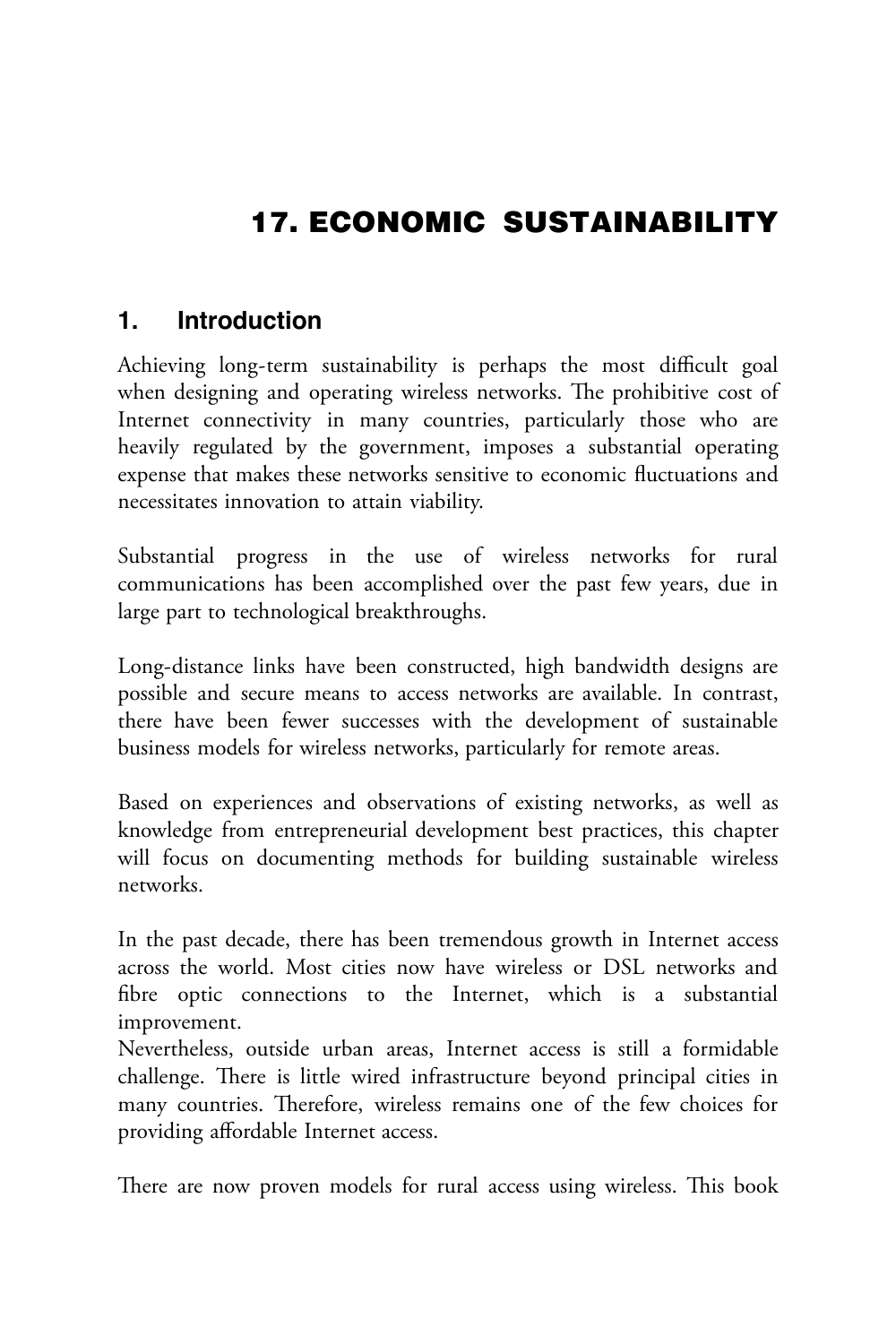was written for those wishing to connect their communities.

The models described here are smaller in scale and use affordable designs. Our aim is to provide examples of how wireless networks can be designed to expand sustainable access where large telecommunications operators have not yet installed their networks into areas that would otherwise not be economically feasible by traditional models.

Two common misconceptions must be dispelled. First, many people assume that there is one preferred business model that will work in every community, and the key to success is to find that one "eureka" solution.

In practice, this is not the case. Each community, town or village is different. There is no prescribed model that meets the needs of all areas. Despite the fact that some places may be similar in economic terms, the characteristics of a sustainable business model vary from community to community.

Although one model may work in one village, another village nearby may not possess the same necessary qualities for this model to be sustainable. In this circumstance, other innovative models must be customised to fit the context of this particular community.

Another misconception is that sustainability has the same definition for all people. Although this term generally means that a system is built to persist indefinitely, this chapter focuses more on the discussion of the economic conditions (financial and managerial) than other aspects of sustainability. Also, instead of the horizon being indeterminate, it centres on a time period of five years – the period in which these ICT infrastructure and wireless technologies are expected to be useful.

Thus, the term sustainability will be used to encapsulate a system designed to persist for approximately five years. As we explained earlier in the book, wireless networks in local communities often stimulate the growth of connectivity and usage, and the installation of fibre begins to become a reality.

So creating a sustainable model for your wireless network may lead to growth of other networks and installation of longer term greater bandwidth fibre links.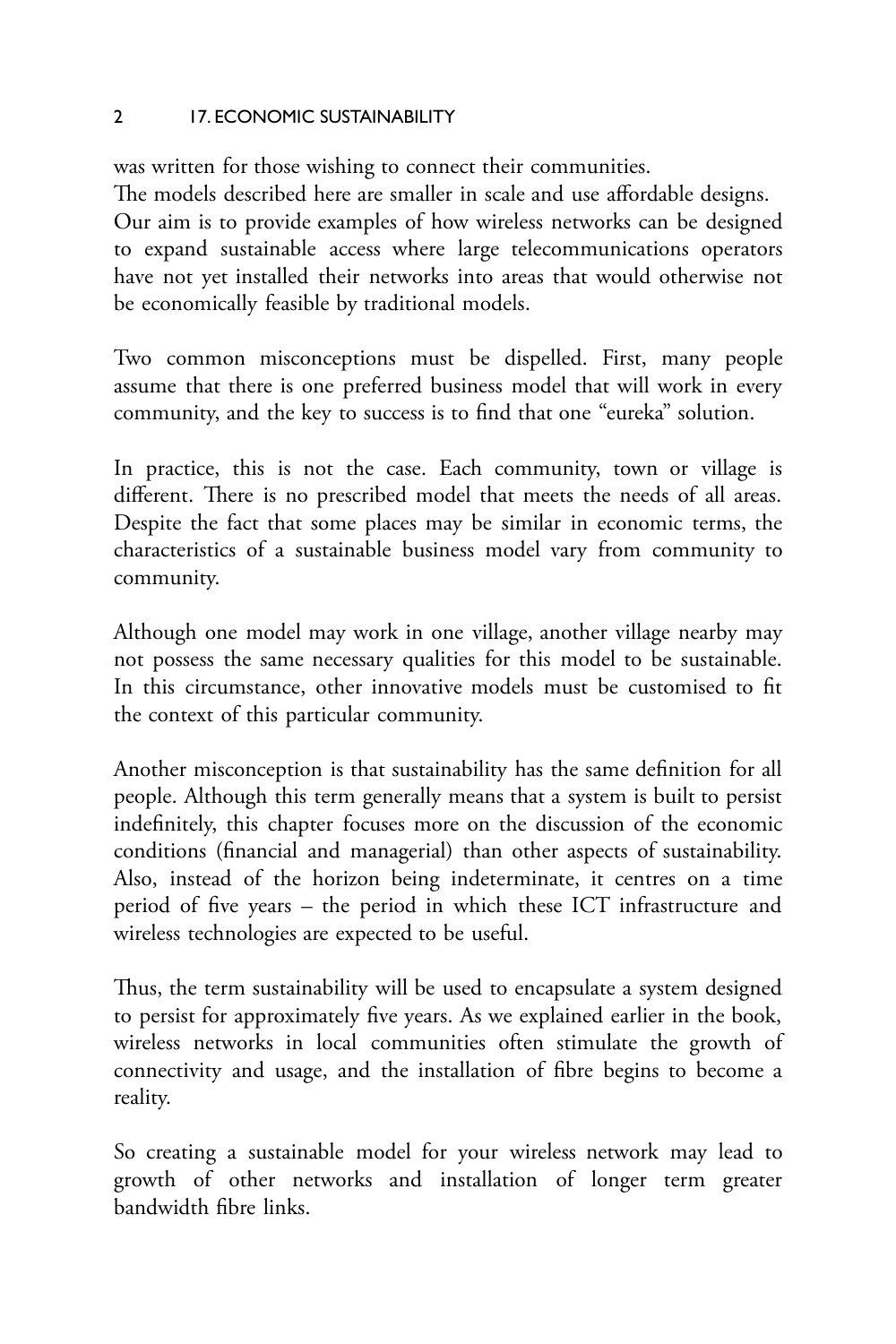Wireless will then likely continue to co-habit alongside fibre in your network as it grows in size and reach.

When determining and implementing the best model for a wireless network, several key factors will help to ensure its success.

This chapter is not meant to be a guide for managing sustainable wireless networks.

Rather, this is a "how-to" guide seeking to present an approach that will enable you to find the model that best fits your situation.

The tools and information contained within this chapter will help people starting wireless networks to ask the right questions and gather the necessary data to define the most appropriate components of their model. Keep in mind that determining the best model is not a sequential process where each step is followed until completion.

In fact, the process is ongoing and iterative.

All of the steps are integrally connected to each other, and often you will revisit steps several times as you progress.

### **2. Create a mission statement**

What do you want to accomplish by setting up your network?

It seems like a simple question. However, many wireless networks are installed without a clear vision of what they are doing and what they hope to accomplish in the future. The first step involves documenting this vision with the input of your entire team or staff.

- What is the purpose of the wireless network?
- Who does the network seek to serve?
- What does the network do to address the community's needs and to create value?
- What are the principles that guide the network?

A good mission statement expresses the purpose of your network in a concise, meaningful way while articulating your values and services. Above all, your mission provides a vision of the aspirations for your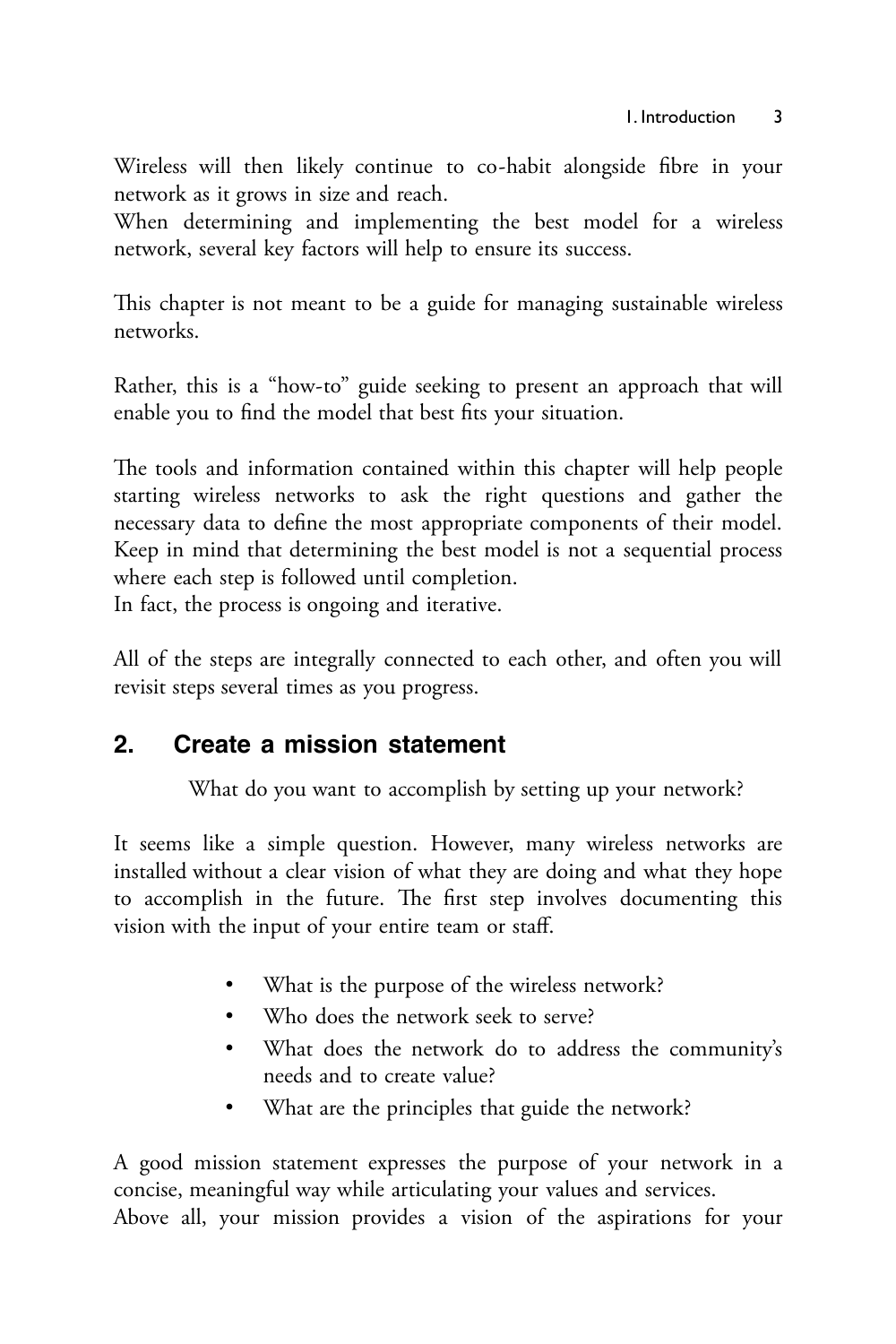wireless network.

It is important that every team member working to build the wireless network is included in the process of developing your mission, which helps create further buy-in. It will garner support and commitment not only from your staff, but also from customers, partners and donors, which will further your overall objectives.

In the dynamic world of technology, the needs of customers and the best way to satisfy those needs change rapidly; therefore, the development of your mission is an ongoing process.

After defining the initial mission with your team, you must conduct research to determine whether this first conception is aligned with the realities of your environment. Based on an analysis of the external environment and your internal competencies, you must constantly modify the mission throughout the life-cycle of the wireless network.

## **3. Evaluate the demand for potential offerings**

The next step in deriving your business model involves assessing the community's demand for the network's products and services. First, identify the individuals, groups and organisations in the community that have a need for information and would benefit from the wireless network's offerings. Potential users could consist of a wide variety of individuals and organisations that include, but are not limited to:

- Farmers' associations and cooperatives
- Women's groups
- Schools and universities
- Businesses and local entrepreneurs
- Health clinics and hospitals
- Religious groups
- International and local non-governmental organizations (NGOs) Local and national government agencies
- Radio stations
- Organisations in the tourist industry

Once you establish a list of all the potential user groups of the network,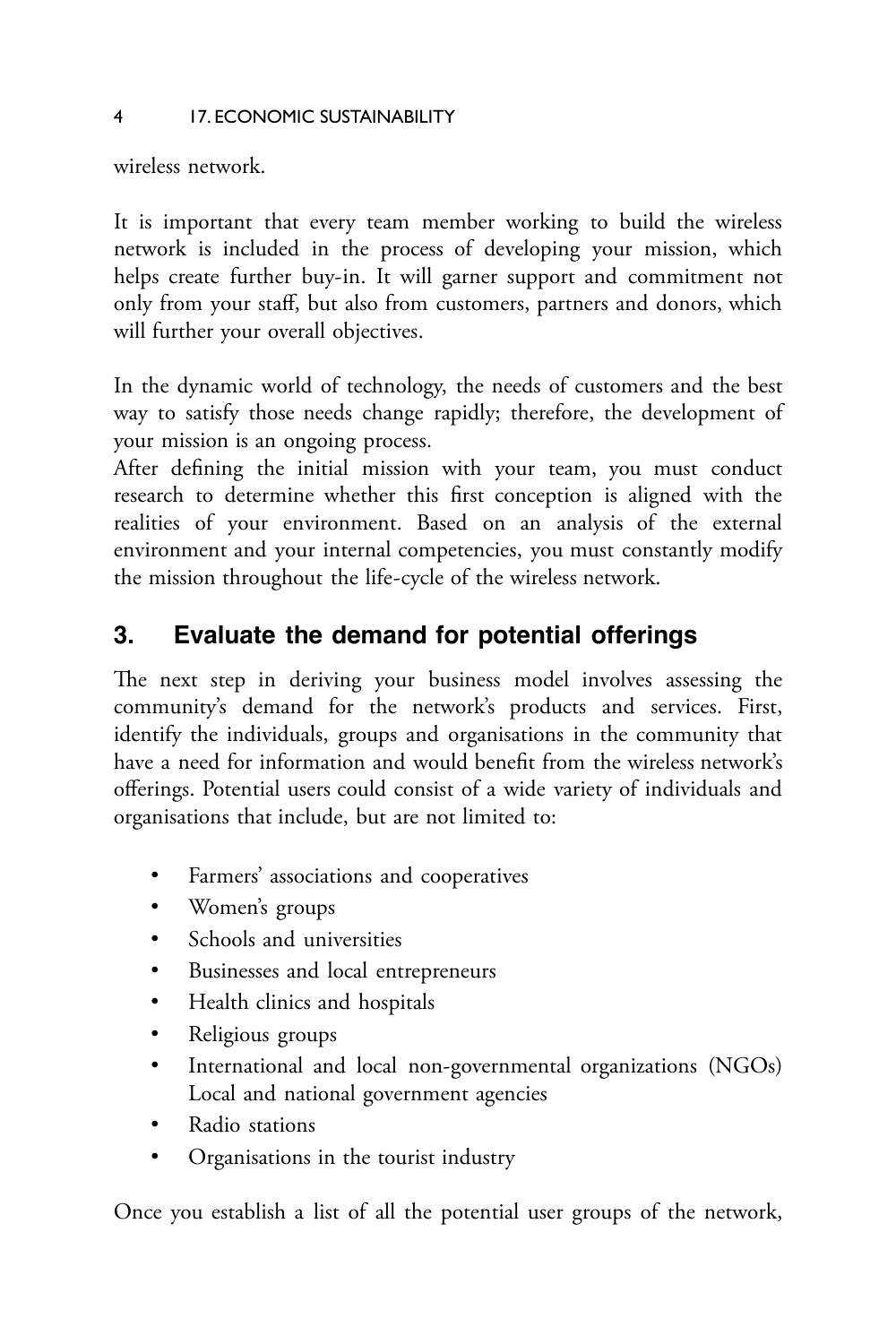you must determine their needs for access to information and communication. Often, people confuse services with needs.

A farmer may need to gather information on market prices and climatic conditions to improve his crop yield and sales. Perhaps the way in which he gets this information is through the Internet; however, the farmer could also receive this information through SMS over a mobile phone or through Voice over Internet Protocol (VoIP). It is important to differentiate between needs and services because there may be various ways to satisfy the farmer's needs. Your wireless network should look for the best way to fulfill the farmer's needs, thereby creating value at the lowest cost for the user.

When assessing the needs of the community, it is important to figure out where the network can bring the most value to its users.

For instance, in the small town of Douentza, Mali, a telecentre manager evaluated the potential benefits of establishing a wireless network through discussions with several local organisations. He interviewed one local NGO that discussed its need to send monthly reports to its headquarters office in Bamako. At that time, there was no Internet access in Douentza. In order to email a copy of the report, the NGO sent one of its employees to Mopti once a month, resulting in transportation and lodging costs, as well as the opportunity cost of having the employee out of the office for several days each month.

When the telecentre manager calculated the total monthly costs incurred by the NGO, he was able to demonstrate the value of an Internet connection through cost savings to the organisation.

Assistance from key partners may also be necessary to secure sustainability for your wireless network. During this phase, you should connect with potential partners and explore mutually beneficial collaborations.

You can evaluate the demand in your community by contacting your potential customers and asking questions directly or through surveys, focus groups, interviews or town hall meetings. Conducting research through a review of statistical documentation, industry reports, censuses, magazines, newspapers and other secondary data sources will also help to give you a better picture of your local environment.

The goal of this data collection is to obtain a thorough understanding of the demand for information and communication in your community so that the network being created responds to those needs.

Often, wireless networks that do not succeed forget this key step.

Your entire network should be based on the demand in the community.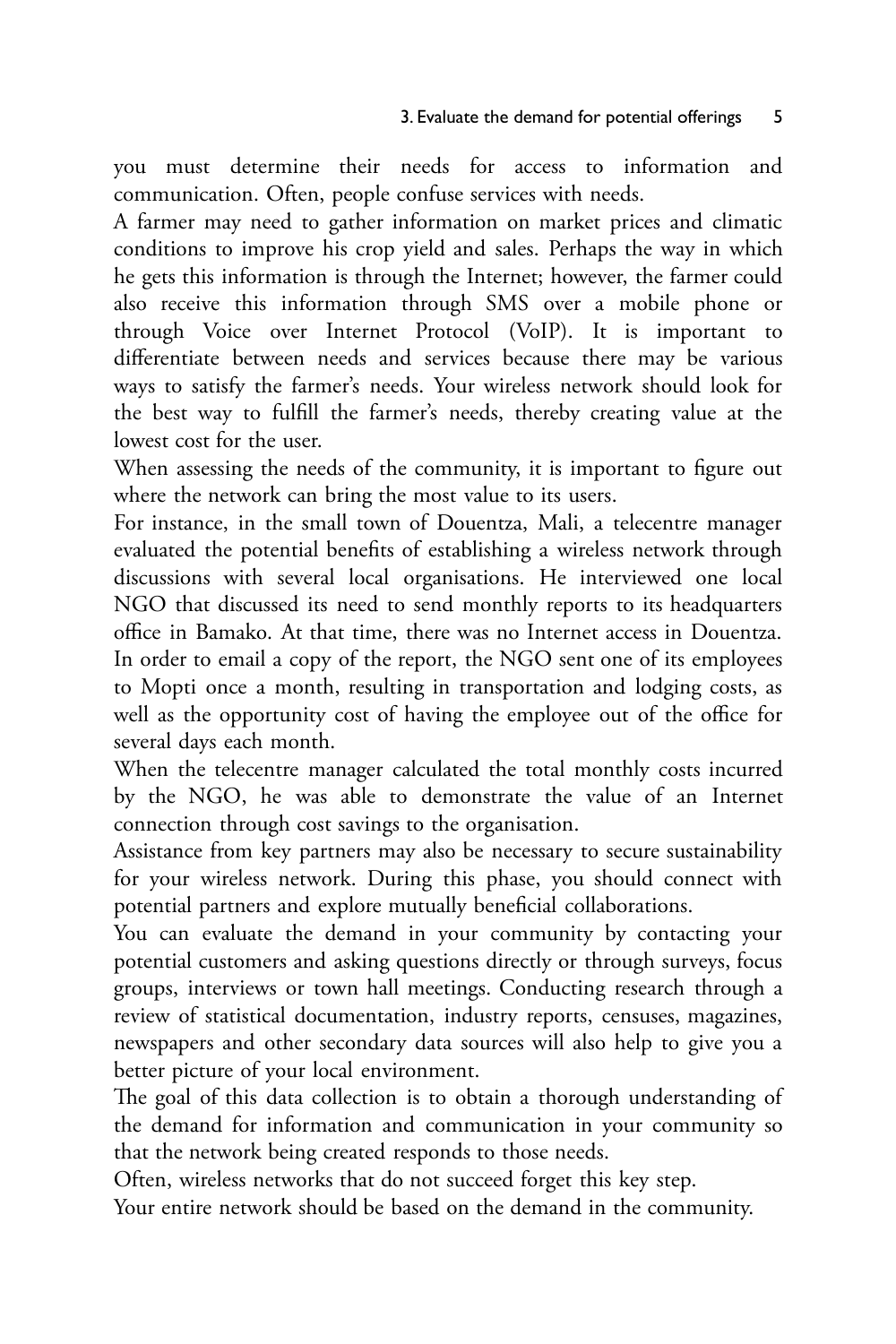If you set up a wireless network in which the community does not find value or cannot afford its services, it will ultimately fail.

## **4. Establish appropriate incentives**

Often, there is little economic incentive for subsistence-based economic participants to access the Internet.

In addition, the cost of acquiring a computer or mobile smart phone, learning to use it, and getting an Internet connection far outweighs the economic returns that it can provide.

There has recently been some development of applications that address this lack of incentive, such as market information systems, quality standards imposed by importing countries, and commodities exchanges. Internet access becomes an obvious advantage in situations where knowing the day-to-day prices of products can make a significant difference in income. Establishing appropriate economic incentives is paramount to the success of the network. The network must provide economic value to its users in a way that outweighs its costs, or it must be cheap enough that its costs are marginal and affordable to its users. It is crucial to design a network with viable economic uses and with costs that are less than the economic value provided by it.

Additionally, to create a proper incentive structure, you must involve the community in the creation of the network from the beginning of the project, making sure that this initiative is organic and not imposed from the outside.

To begin, you should try to answer the following questions:

- 1. What economic value can this network generate for the local economy and for whom?
- 2. How much perceivable economic value can be generated?
- 3. Can present impediments be overcome to allow the achievement of these economic returns?

By answering these questions, the network will be able to clearly articulate its value proposition for its users. For example, "By using this network you can improve your margins on commodity sales by 2%," or "Internet access will allow you to save \$X in phone charges and transportation costs per month." You must figure out how your network can improve efficiencies, reduce costs, or increase revenues for these customers.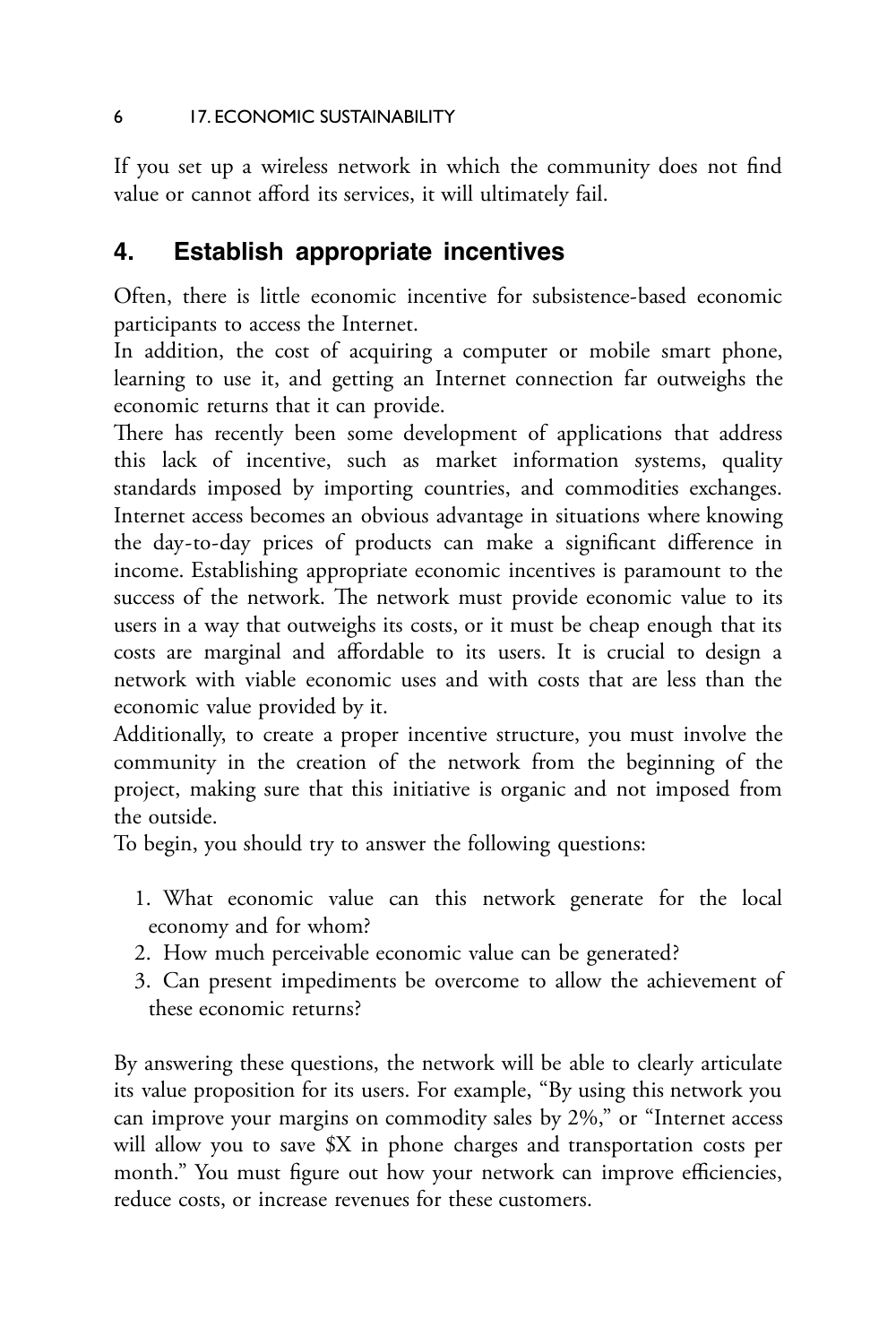For example, if providing market information for the local maize industry, the network should be located near to where farmers bring their crop for sale to merchants.

Your network would then likely need to tie-into market information systems, providing daily price sheets (\$1 each), or terminals to sellers and merchants (\$2/hr). Your network might also provide the means for farmers to read about new techniques and to buy new products. You might also provide wireless connections to merchants and rent them thin-client terminals for Internet access.

If the market was small, you might be able to reduce costs by limiting access to images and other bandwidth intensive services. Again, knowing how much value your network will create for these merchants will allow you to gauge how much they will be able to afford for your services.

### **5. Research the regulatory environment for wireless**

The regulatory environment for wireless networks also affects the type of business model that can be implemented.

First, research whether any organisation has the right to use 2.4 GHz frequencies without a license.

In most situations, 2.4 GHz is free to use worldwide; however, some countries restrict who can operate a network or require expensive licenses to do so.

So although wireless networks might be legal in a country, the operator of a network might have to acquire a license to use 2.4 GHz frequencies, which renders this usage prohibitive for anyone other than established Internet Service Providers who have sufficient cash flow to pay the license fees. This restriction makes it difficult for small communities to share a wireless network with other potentially interested parties or organisations.

Other countries are more permissive with no such restrictions on wireless networks, so the possibility to share Internet connectivity in small communities is a viable solution.

The lesson is to do your research at the onset, ensuring your network will comply with the laws of the country and local community. Some project managers have been forced to shut down their wireless networks simply because they were unknowingly breaking the law.

You should also check into the legality of Voice over Internet Protocol (VoIP) services.

In some countries there are complicated rules surrounding VoIP. The rules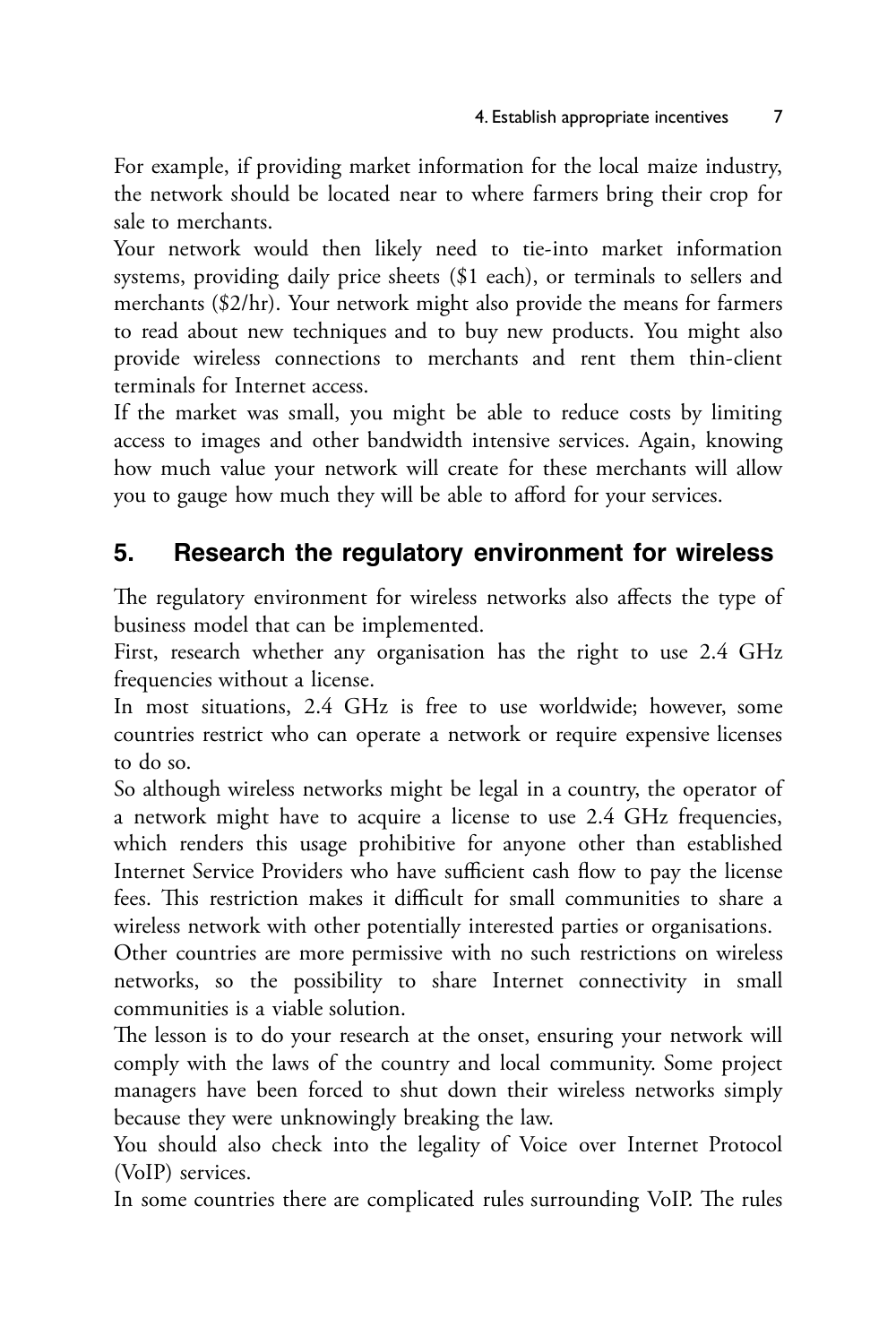for VoIP services and VoIP gateways vary a lot so please check in your own country what is legally allowed. You can start by checking wikipedia [http://en.wikipedia.org/wiki/Voice\\_over\\_IP](http://en.wikipedia.org/wiki/Voice_over_IP)

## **6. Analyse the competition**

The next phase in the evaluation of your community involves an analysis of the wireless network's competition. Competitors include organisations that provide similar products and services (e.g., another wireless Internet Service provider or WISP), organisations viewed as substitutes or alternatives to the products and services your network provides (e.g., a cybercafé), and organisations defined as new entrants to the wireless market.

Once you have identified your competitors, you should research them thoroughly. You can obtain information about your competitors through the Internet, telephone calls, their advertisements and marketing materials, surveys of their customers and visits to their site. Create a file for each competitor. The competitive information you gather can include a list of services (including price and quality information), their target clients, customer service techniques, reputation, marketing, etc.

Be sure to collect anything that will help you determine how to position your network in the community.

It is important to evaluate your competition for many reasons. First, it helps you determine the level of market saturation. Knowing what already exists will allow you to determine how your network can contribute value to the community. In addition, analysing the competition can stimulate innovative ideas for your service offerings. Is there something that you can do better than the competitors to make your services more effectively fit the needs of the community?

Finally, by analysing your competitors from the customers' point of view and understanding their strengths and weaknesses, you can determine your competitive advantages in the community.

Competitive advantages are those which cannot be easily replicated by the competition.

For example, a wireless network that can exclusively offer a faster Internet connection than a competitor is a competitive advantage.

## **7. Determine initial and recurring costs and pricing**

When you are planning to set up and operate your wireless network, you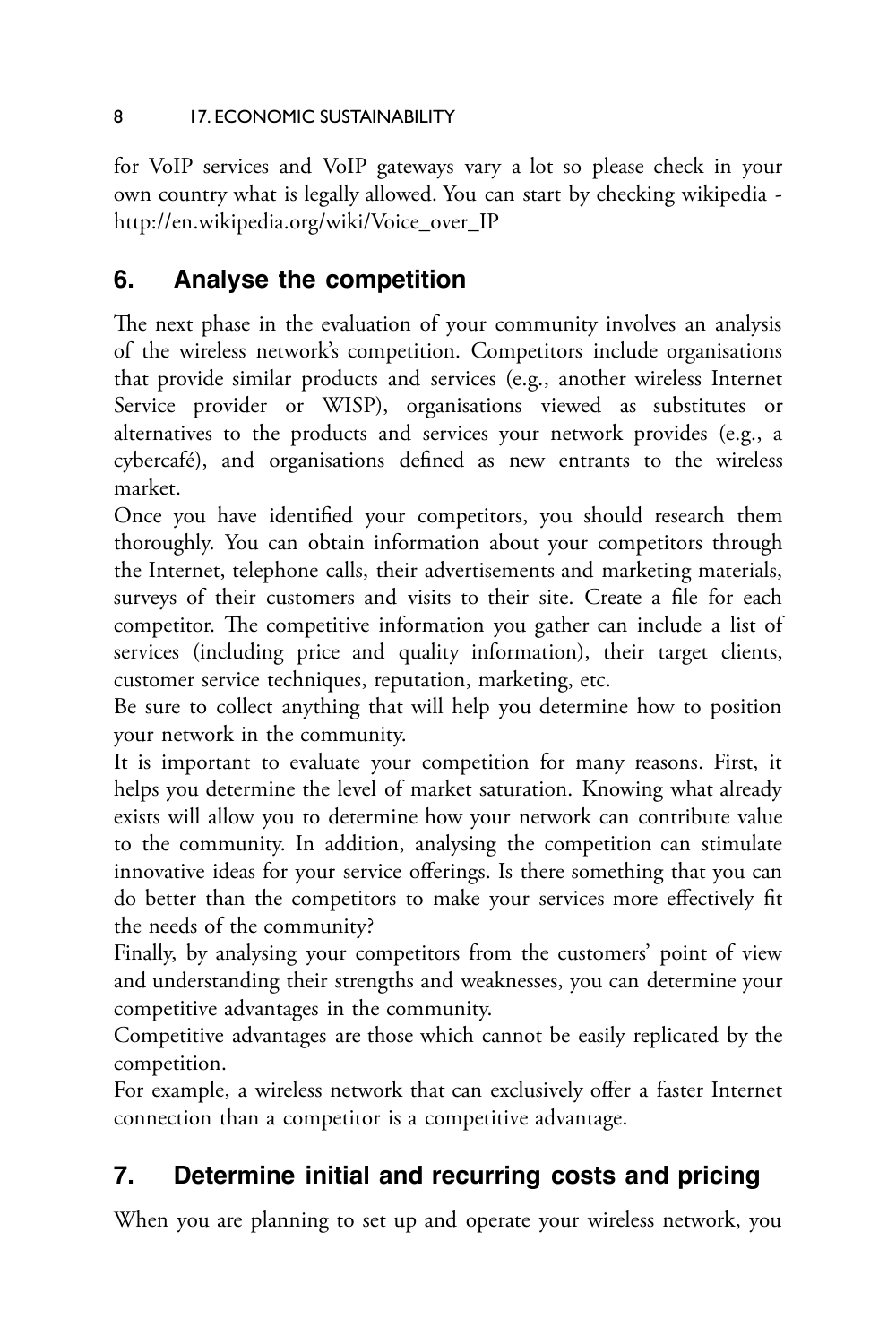must determine the resources needed to start your project and the recurring operating costs. Start-up costs include everything you must purchase to start your wireless network.

These expenses can range from the initial investment you make in hardware, access to towers and so on plus equipment for access points, hubs, switches, cables, solar equipment, UPS, etc. to the costs to register your organisation as a legal entity.

Recurring costs are what you must pay to continue to operate your wireless network, including the cost of Internet access, telephones, loans, electricity, salaries, office rental fees, equipment maintenance and repairs, and regular investments to replace malfunctioning or obsolete equipment. Every piece of equipment will eventually break down or become outdated

at some point, and you should set aside extra money for this purpose.

An advisable and very common method to deal with this is to take the price of the device and divide it by the period of time you estimate that it will last.

This process is called depreciation. Here is an example. An average computer is supposed to last for two to five years. If the initial cost to purchase the computer was \$1,000 USD, and you will be able to use the computer for five years, your annual depreciation will be \$200 USD. In other words, you will lose \$16.67 USD every month so that you can eventually replace this computer. To make your project sustainable, it is of fundamental importance that you save the money to compensate for the depreciation of equipment each month.

Keep these savings until you finally have to spend them for equipment replacement. Some countries have tax laws that determine the period of depreciation for different types of devices.

In any case, you should try to be very realistic about the life-cycle of all the implemented gear and plan for their depreciation carefully.

It is important to research all your start-up costs in advance, and make realistic estimations of your recurring expenses.

It is always better to over-budget for expenses than to under-budget.

With every wireless project, there are always unforeseen costs, especially during the first year of operations as you learn how to better manage your network. Following, is a non-exhaustive list of categories of costs that you should include, both in start-up phase and for your recurring costs,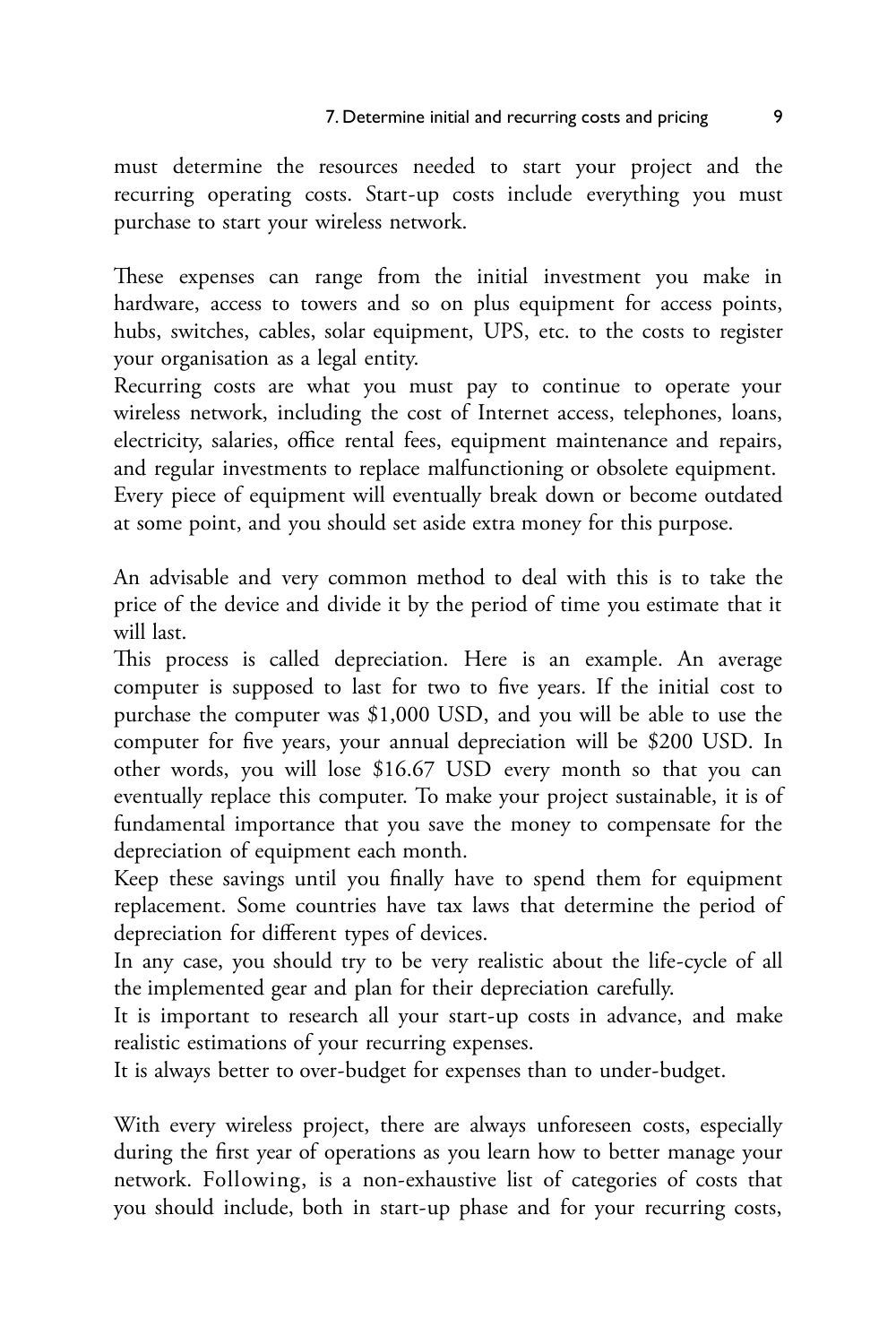just to give you an idea of how to get started on calculating your costs:-

## **8. Categories of Costs**

### *Labour costs -*

- Check ups (analyses) and consultancies
- Development costs for programming, testing, integration etc.
- Installation costs
- Recruiting costs
- Training costs (introduction and on-going)
- Handling costs / salaries for employees or freelancers, including yourself
- Equipment maintenance staff costs
- Software support staff costs
- Security personnel

### *Non-labour costs -*

- Acquisition and production costs (for hardware like PCs, VSAT, radio link equipment and software)
- Ancillary equipment (e.g., switches, cables and cabling, generator, UPS, etc.)
- Data protection and security
- Start-up inventory (chairs, tables, lighting, curtains, tiles and carpeting)
- Premises costs (new building, modification, air conditioning, electrical wiring and boxes, security grills)
- Legal costs, such as business registration
- Initial license costs (VSAT)
- Initial marketing costs (flyers, stickers, posters, opening party)
- Operating costs for hardware and operating systems (Internet access, telephone, etc.)
- Rent or leasing rates (for tower space for example)
- Depreciation of hardware and equipment
- License fees
- Consumables and office supplies (e.g., data media, paper, binds, clips)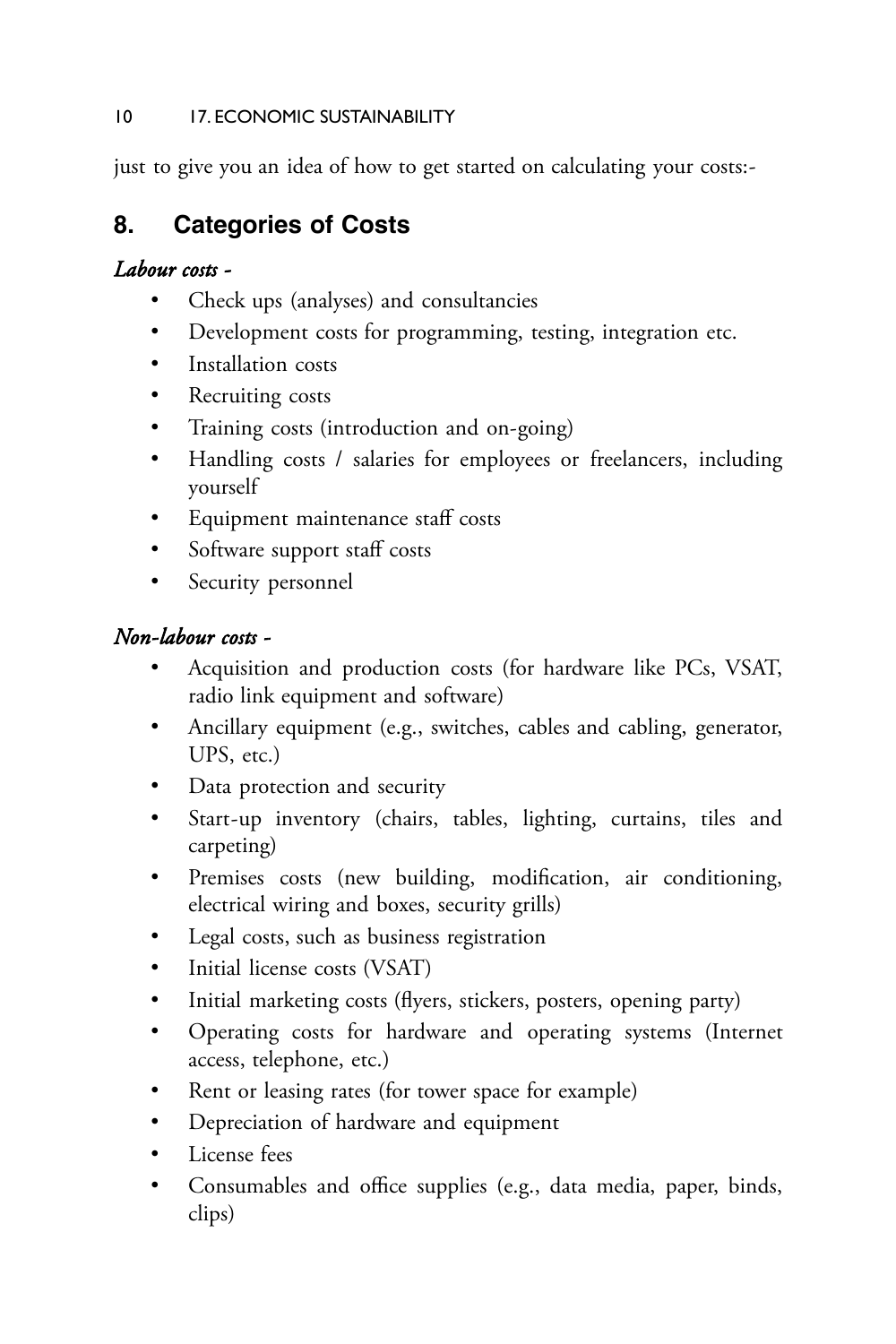- Operational costs to maintain data protection and security
- Insurance premiums
- Costs for energy and to ensure power supply
- Loan payments, capital costs for paying back your setup costs
- Costs for advertising
- Local fees
- Legal and accounting services

To improve your chances of sustainability, it is generally best to maintain the lowest cost structure for your network.

In other words, keep your expenses as low as possible.

Take time to thoroughly research all of your suppliers, particularly the ISPs, and shop around for the best deals on quality service. Once again, be certain that what you purchase from suppliers corresponds with the demand in the community.

Before installing an expensive VSAT, ensure there is a sufficient number of individuals and organisations in your community willing and able to pay for using it.

Depending upon demand for information access and ability to pay, an alternative method of connectivity may be more appropriate. Do not be afraid to think outside the box and be creative when determining the best solution.

Keeping your costs down should not be at the cost of quality. Because low-quality equipment is more likely to malfunction, you could be spending more on maintenance in the long run.

The amount of money you will spend to maintain your ICT infrastructure is hard to guess. The larger and more complicated your infrastructure becomes, the more financial and labour resources you must allocate for its maintenance.

Many times this relation is not linear but exponential. If you have a quality problem with your equipment once it is rolled out, it can cost you an enormous amount of money to fix it. Concurrently, your sales will decrease because the equipment is not up and running.

There is an interesting example of a major wireless Internet Service Provider (WISP) who had more than 3,000 access points in operation for a while. However, the WISP never managed to break-even because it had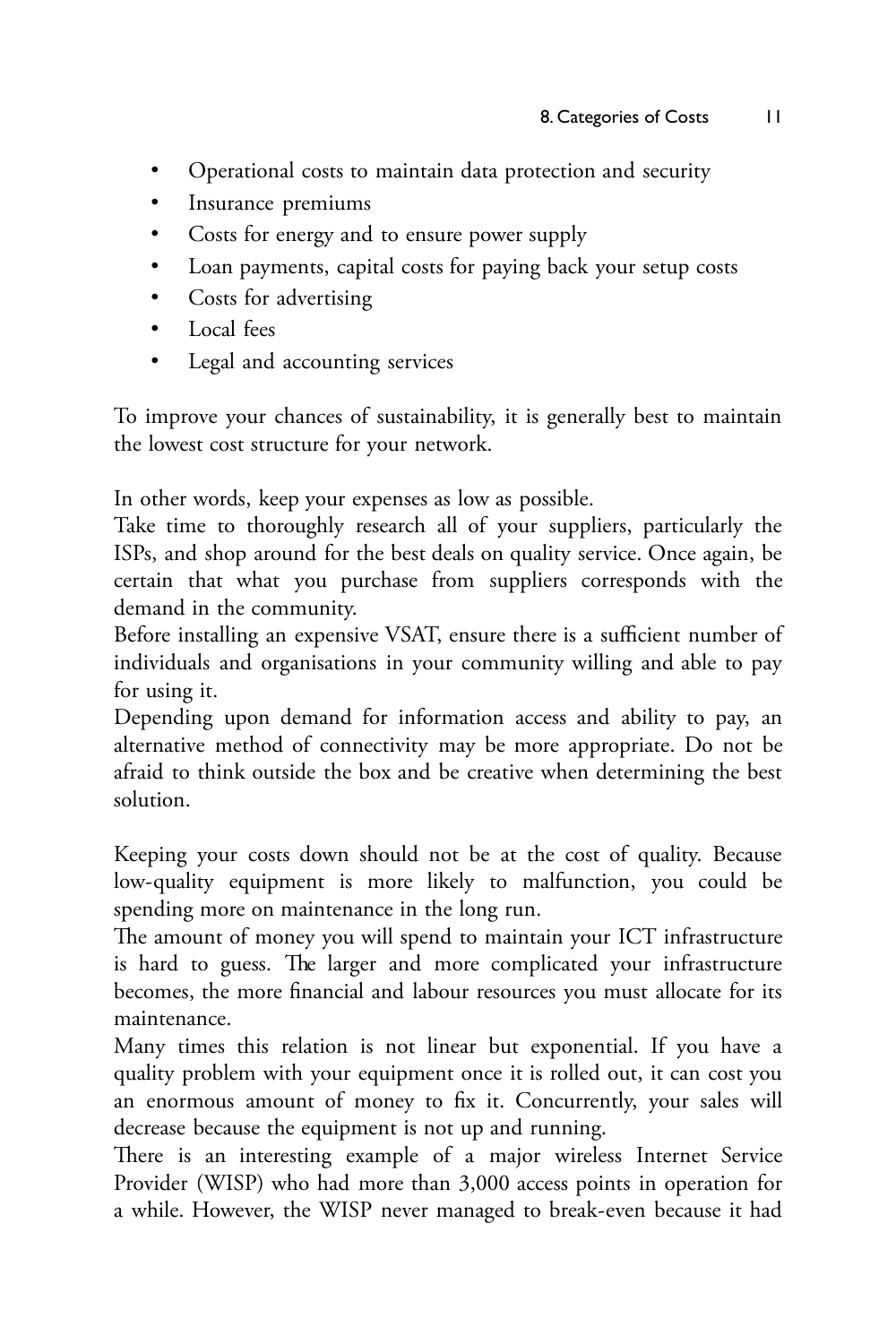to spend too much money to maintain all the access points.

In addition, the company underestimated the short life-cycle of such devices. ICT hardware tends to get cheaper and better as time goes on. As soon as the company had invested time and money to install the version of expensive first generation 802.11b access points, the new "g" standard was created.

New competitors designed better and cheaper access points and offered faster Internet access for less money. Finally the first WISP was forced to close down the company, although it was initially the market leader.

Keep in mind the rapid advancement and changes in technology and think about how and when it may be time for you to reinvest in newer and cheaper (or better) devices to keep your infrastructure competitive and up-to-date. As mentioned before, it is highly important that you save enough to be able to do so, when necessary.

Once you have identified and mapped out your costs, you should also determine what and how to charge for your services. This is a complicated and time-consuming process to do correctly. These key tips will assist when making pricing decisions:

- Calculate the prices you charge so that you cover all costs to provide the service, including all recurring expenses
- Examine the prices of your competitors.
- Evaluate what your customers are willing and able to pay for your services, and make sure your prices correspond with these

It is absolutely essential to make a financial plan before you start to find out if your project can be sustainable.

## **9. Secure the financing**

Once you have determined your initial and recurring costs and created your financial plan, you know how much financing you will need to run a successful wireless network.

The next step is to research and secure the appropriate amount of money to start up and run your wireless network.

The most traditional method of receiving funding for wireless networks is through grants given by donors. A donor typically will contribute funding and other types of donations to an organisation or consortium of organisations to help them manage projects or support causes.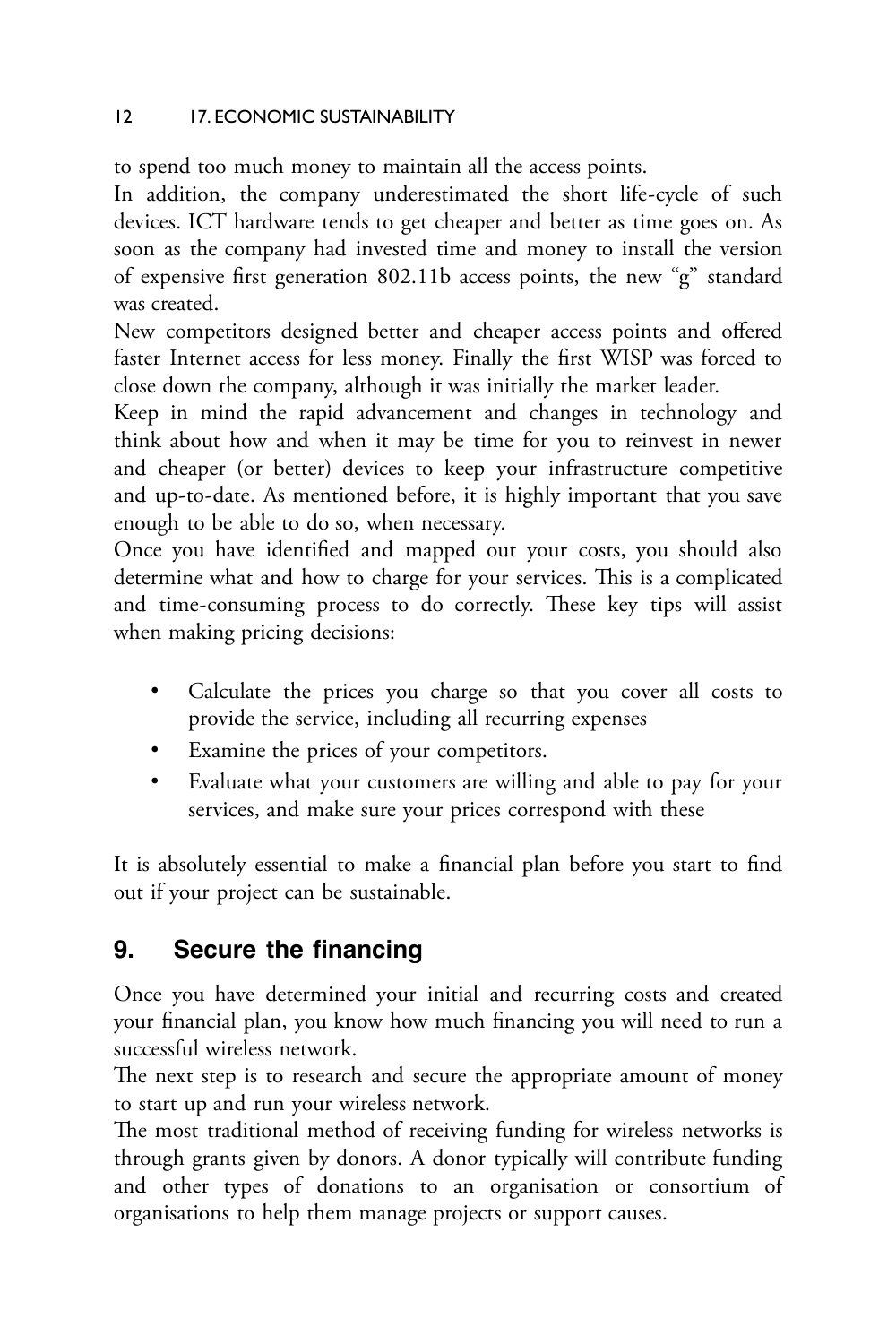Because this funding is provided in the form of grants or other donations, it is not expected to be repaid by the organisations implementing the wireless projects or by the project's beneficiaries.

Such donors include large international organisations like the United Nations (UN) and various specialised UN agencies like the United Nations Development Program (UNDP) and United Nations Educational, Scientific and Cultural Organization (UNESCO). Government agencies that specialise in international development, such as the United States Agency for International Development (USAID), the United Kingdom's Department for International Development (DFID), and the Canadian International Development Agency (CIDA), are also considered donors. Large foundations like the Gates Foundation and the Soros Foundation and private commercial companies are other types of donors.

Typically, receiving funding involves a competitive or a non-competitive process. The non-competitive process is more infrequent, so we will focus on the competitive process at a very high level. Most donors have complicated procedures surrounding the distribution of funding. During the competitive bid process, the donor creates a request for proposal (RFP) or a request for application (RFA), which solicits various nongovernmental organisations, private companies and their partners to submit proposals outlining their plans for projects within the constraints of the donors' objectives and guidelines.

In response to this RFP or RFA, NGOs and other organisations compete through the submittal of their proposals, which are then evaluated by the donors based on specific established criteria. Finally, the donor organisation selects the most appropriate and highest ranking proposal to fund the project.

Sometimes donors also supply funding to support an organisation's operations, but this type of funding is more unusual than the competitive bid process for a specific project.

Another way of accessing the necessary funds to start and maintain a wireless network is through microfinance, or the provision of loans, savings and other basic financial services to the world's poorest people. Pioneered in the 1970's by organisations like ACCION International and Grameen Bank, microcredit, a type of microfinance, enables entrepreneurs to receive loans in small amounts of money to start up small enterprises.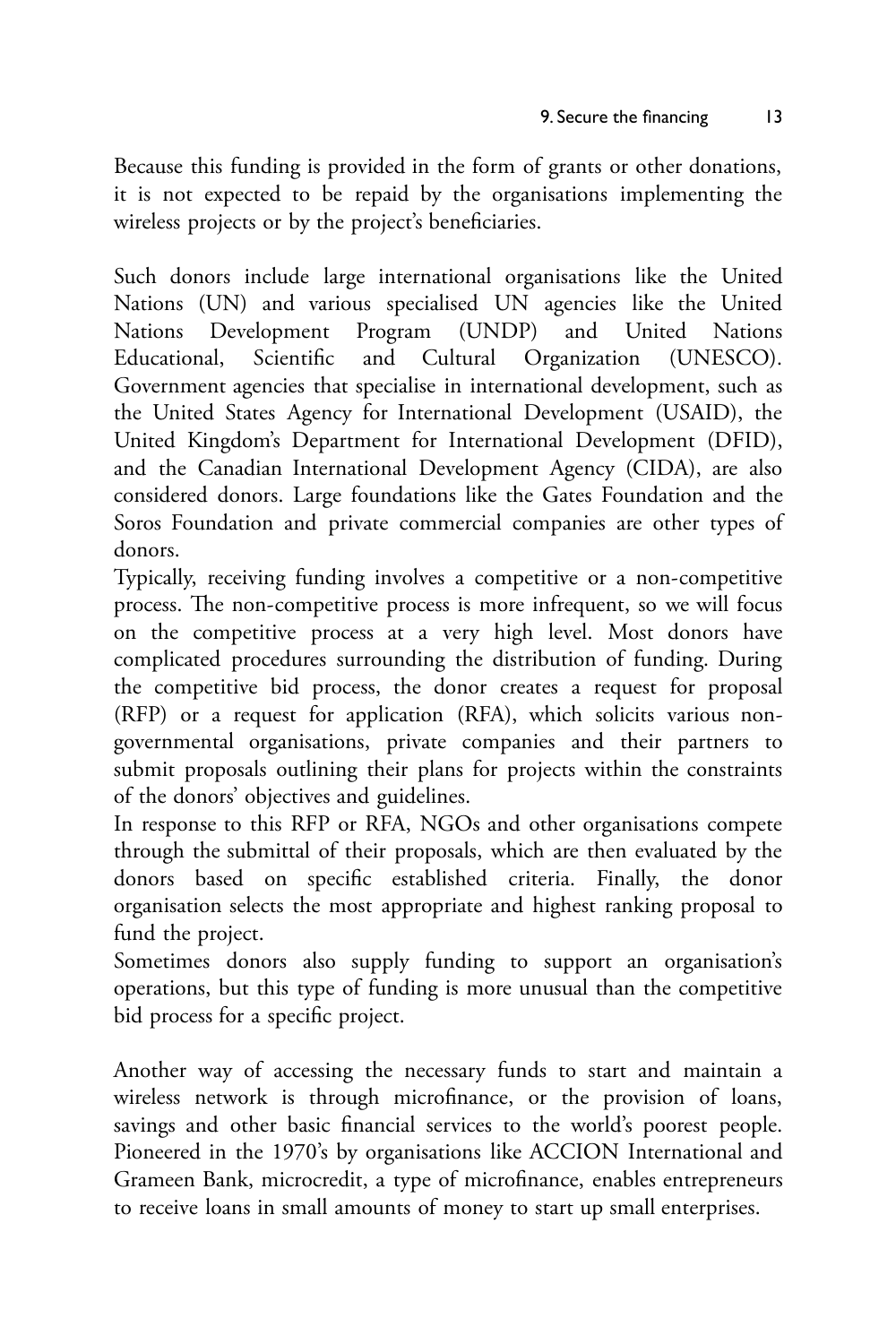Despite the fact that often individuals lack many of the traditional qualifications needed to obtain loans like verifiable credit, collateral or steady employment, microcredit programs have been highly successful in many countries.

Typically, the process involves an individual or a group completing and submitting a loan application in the hopes of receiving a loan, and the lender, the individual or organisation that provides the loan, giving money on condition that it is returned with interest.

The use of microcredit to fund wireless networks does pose one constraint. Usually, microcredit involves very small sums of money. Unfortunately, because a large amount of capital is needed to purchase the initial equipment for wireless network set up, sometimes a microcredit loan is not sufficient.

However, there have been many successful applications of microcredit that have brought technology to communities. An example includes the story of village phone operators. These entrepreneurs use their microcredit loans to purchase mobile phones and phone credits.

They then rent the use of their mobile phones to community members on a per-call basis and earn enough money to repay their debt and make a profit for themselves and their families.

Another mechanism for getting funding to start a wireless network is angel funding. Angel investors are normally wealthy individuals that provide capital for business start-up in exchange for a high rate of return on their investment.

Because the ventures in which they invest are start ups and, therefore, often high risk, angel investors tend to expect different things in addition to their return.

Many expect a Board position and maybe a role in the organisation.

Some angels want to have a stake in the company, while others prefer shares in the company that can be easily redeemable at face value, thus providing a clear exit for the investor.

To protect their investments, angels frequently ask the businesses not to make certain key decisions without their approval. Because of the high risk involved in developing markets, it is often challenging to find angel investors to help setup a wireless network, but not impossible.

The best way to find potential investors is through your social network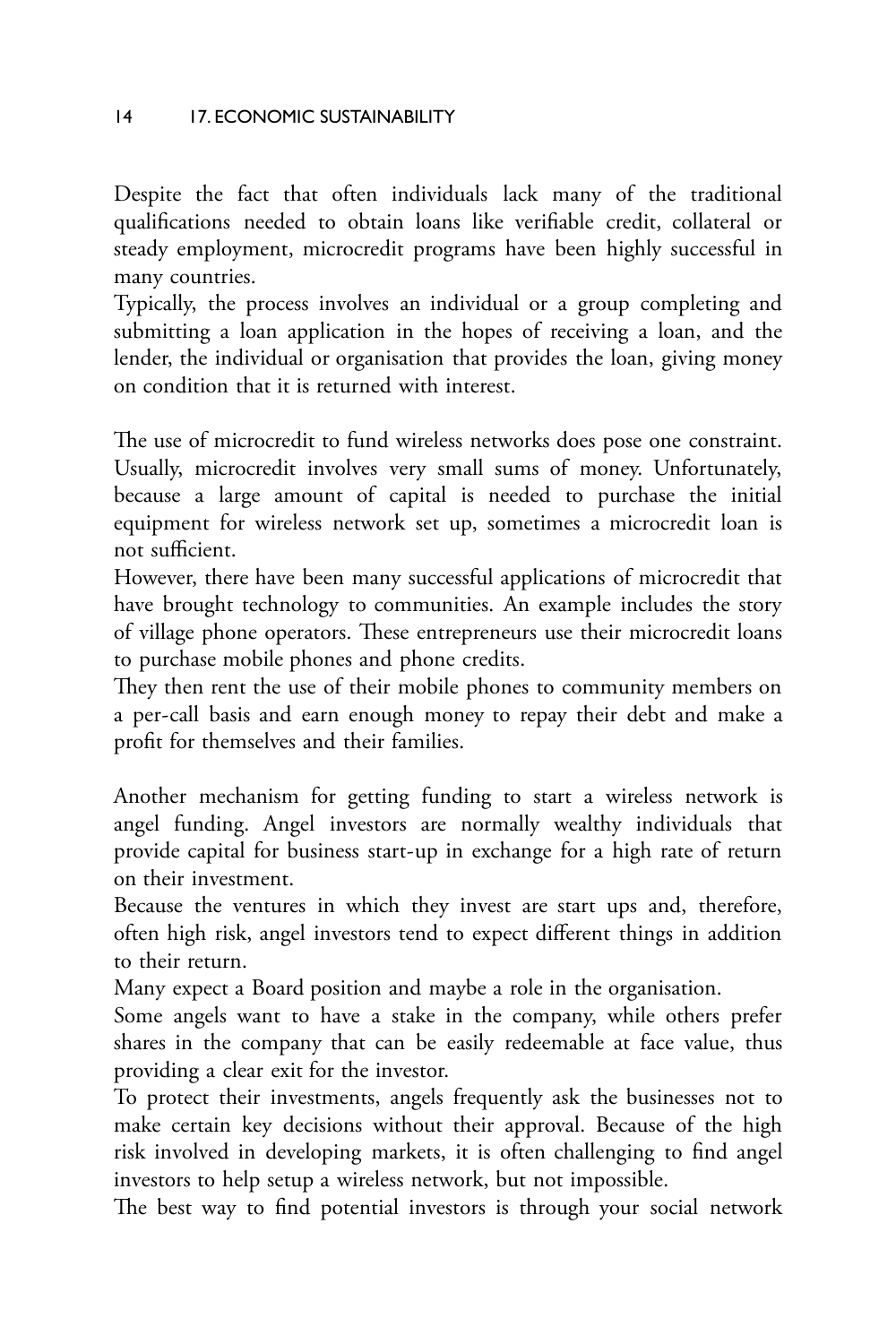and through research online.

### **10. Evaluate the strengths and weaknesses of the internal situation**

A network is only as good as the people who work and operate it.

The team you put in place can mean the difference between success and failure.

That is why it is important to reflect on your team's qualifications and skills, including those of staff and volunteers, in comparison to the competencies needed for a wireless project.

First, make a list of all the competencies needed to run a wireless project successfully. Capacity areas should include technology, human resources, accounting, marketing, sales, negotiation, legal, and operations, among others. Afterwards, identify local resources to fulfill these skills. Map your team's skill sets to the competencies needed, and identify key gaps. One tool often used to assist with this self-evaluation is an analysis of strengths, weaknesses, opportunities and threats, called SWOT.

To conduct this analysis, specify your internal strengths and weaknesses, and elaborate upon the external opportunities and threats in your community. It is important to be realistic and honest about what you do well and what you are lacking.

Be sure to distinguish between where your organisation is at the beginning of this endeavour from where it could be in the future. Your strengths and weaknesses allow you to evaluate your capacities internally and better understand what your organisation can do, as well as its limits.

By understanding your strengths and weaknesses and comparing them to those of your competitors, you can determine your competitive advantages in the market. You can also note the areas where you can improve. Opportunities and threats are external, which enable you to analyse real world conditions and how these conditions influence your network.

The diagram on the next page will help you in creating your own SWOT analysis for your organisation.

Be sure to respond to the questions asked and list your strengths, weaknesses, opportunities and threats in the spaces designated.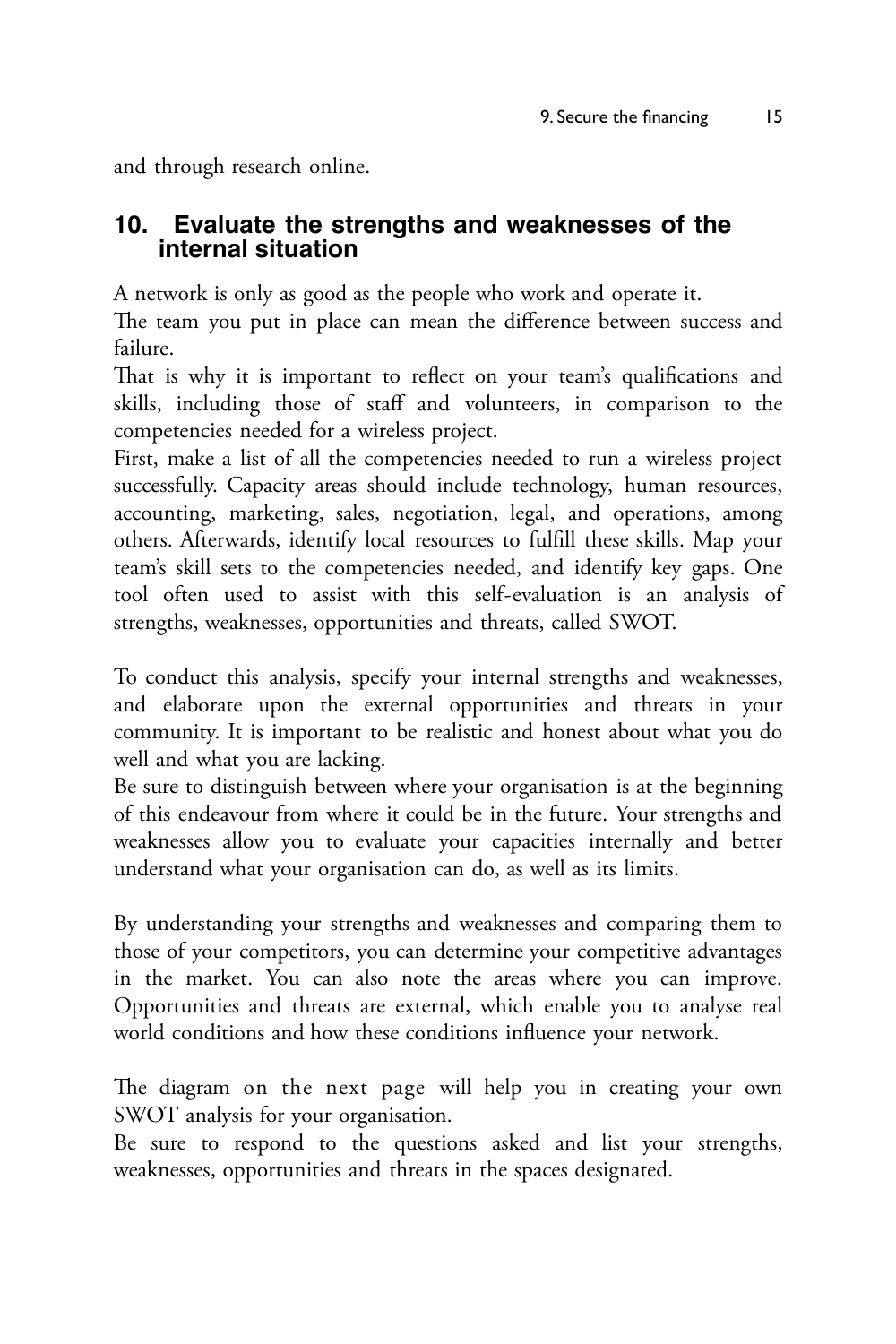| <b>Strengths</b>                                                                         | Weaknesses                                                                                                                                                       |
|------------------------------------------------------------------------------------------|------------------------------------------------------------------------------------------------------------------------------------------------------------------|
| What do you do well?<br>on? What do others see as your than others?<br>strengths?        | What could you improve?<br>What unique resources can you draw Where do you have fewer resources<br>What are others likely to see as<br>weaknesses?               |
| <b>Opportunities</b>                                                                     | <b>Threats</b>                                                                                                                                                   |
| you? What trends could you take your competition doing?<br>strengths into opportunities? | What good opportunities are open to What trends could harm you? What is<br>advantage of? How can you turn your What threats do your weaknesses<br>expose you to? |

### **11. Putting it all together**

Once you have gathered all of the information, you are ready to put everything together and decide upon the best model for the wireless network in your community. Based on the results of your external and internal analyses, you must refine your mission and service offerings. All of the factors that you researched in the preceding steps come into play when determining your overall strategy. It is essential to employ a model that capitalises on opportunities and works within the constraints of the local environment.

To do this, you must often find innovative solutions to attain sustainability. By exploring several examples and discussing the components of the models implemented in those instances, you will better understand how to arrive at an appropriate model.

In the distant jungles of the Democratic Republic of Congo, there is a rural hospital in a village called Vanga in the province of Bandundu. It is so remote that patients travel for weeks to get there often through a combination of travel by foot and by river.

This village, founded by Baptist missionaries in 1904, has served as a hospital for many years.

Although it is extremely remote, it is renowned for being an excellent facility and has had the support of German and American missionaries who have kept this facility in operation.

In 2004, a project sponsored by USAID established a telecentre in this village to help improve education in this isolated community; this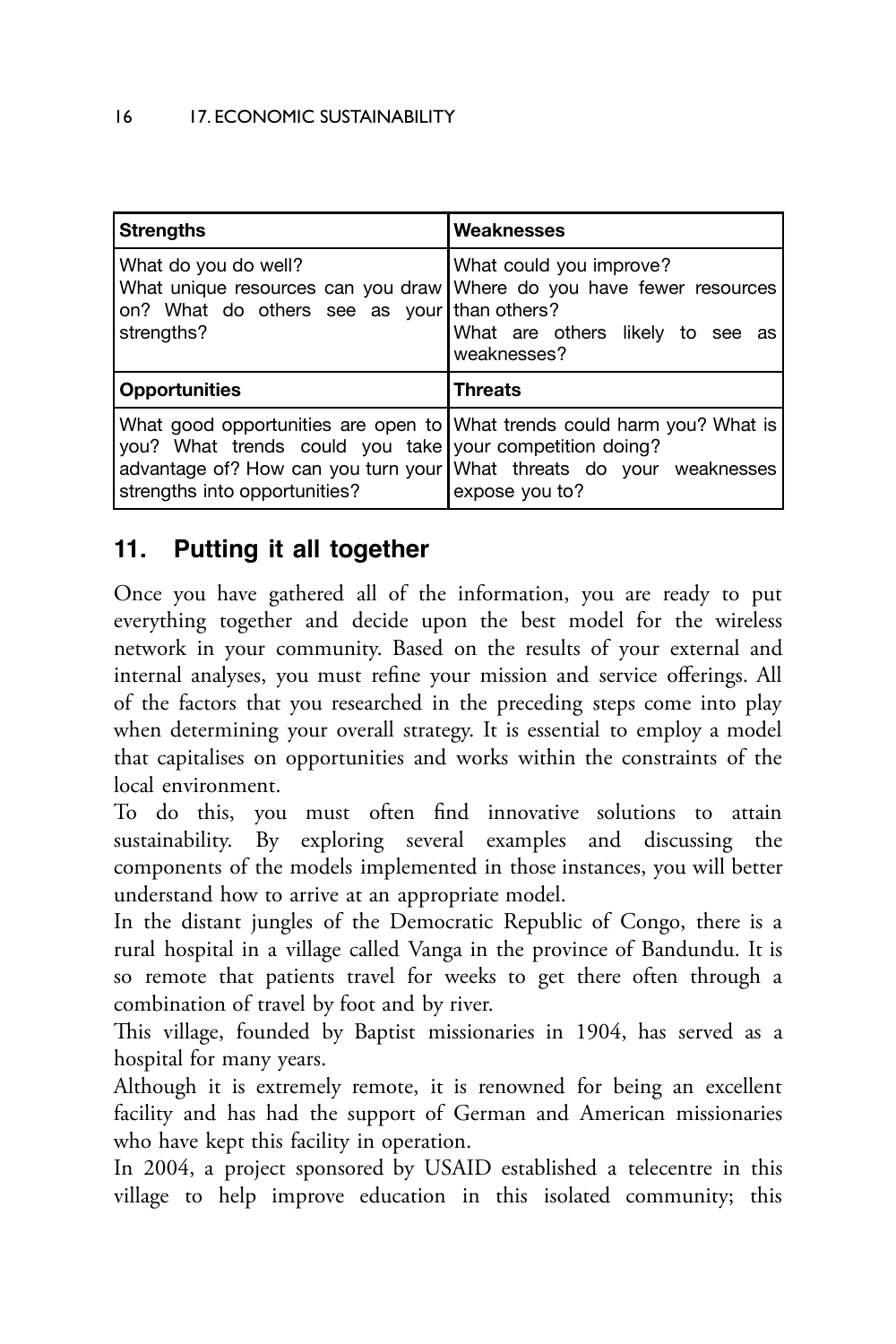Internet facility was also heavily used by the educated class in the community – the hospital's staff.

The centre had been a great boon to the community, offering access to the world's knowledge and even providing consultation with distant colleagues in Switzerland, France and Canada.

The centre required near total subsidisation to operate and cover its costs, and funding was to end by 2006.

Although the centre added great value to the community, it did have some shortcomings, primarily technical, economic, and political issues that limited its sustainability.

A study was commissioned to consider options for its future.

After reviewing the centre's cost structure, it was determined that it needed to cut its costs and look for new ways to increase its revenues.

The largest expenses were electricity and Internet access; therefore, creative models needed to be constructed to reduce the telecentre's costs and provide access in a way that was sustainable.



*Figure ES 1: Shared Internet over wireless*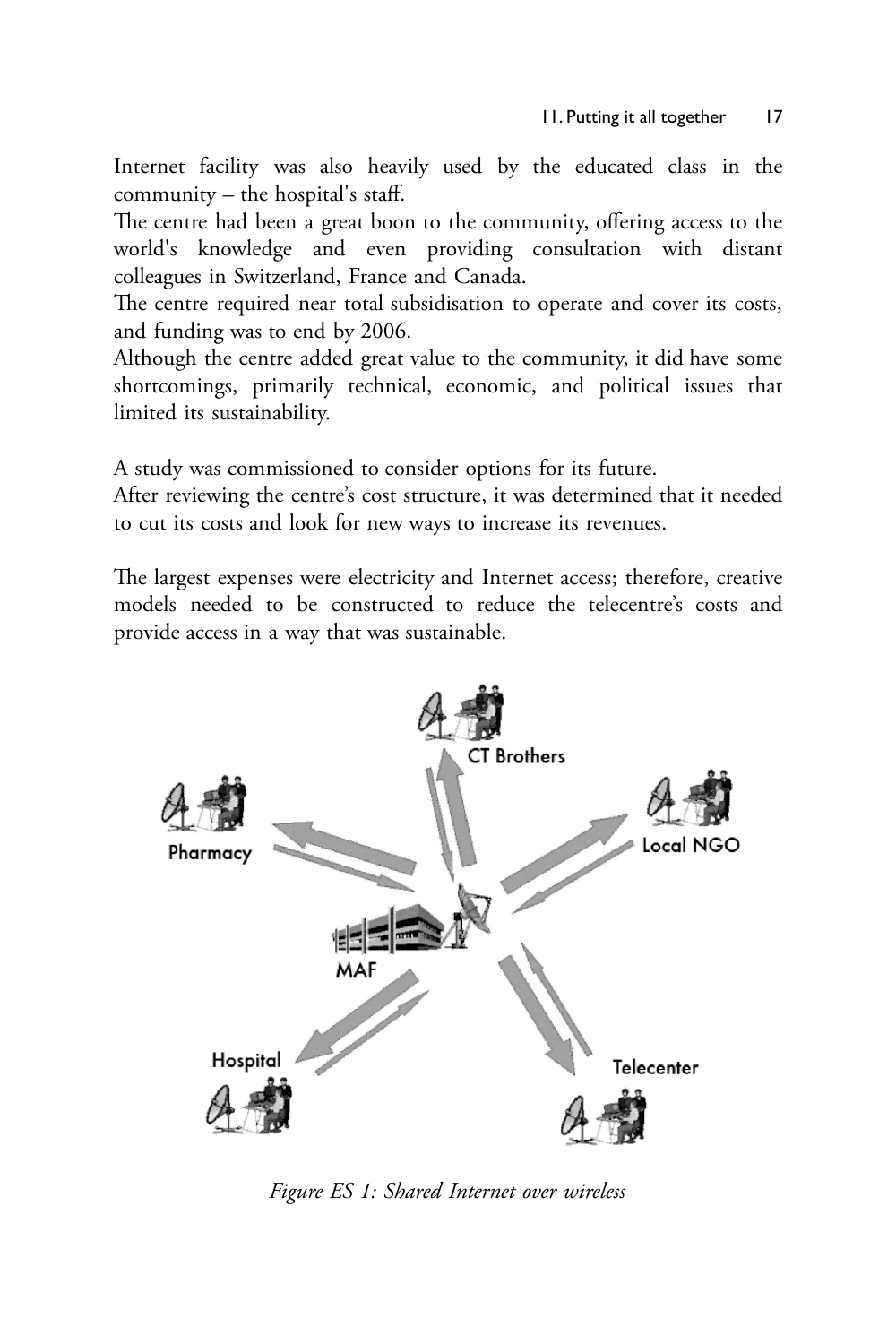In this instance, a traditional VSAT had been used for connectivity.

However, there was a unique way of accommodating local community groups' limited ability to pay for Internet services. Various organisations in the community shared this Internet access through a local wireless network; this meant that they also shared the costs associated with the VSAT connection and local wireless network. This model led to greater sustainability for everyone. In Vanga, several organisations, including a hospital, a pharmacy, several missionary groups, a community resource centre, and some non-profit organisations, had a need for Internet access and the means to pay for it. This arrangement enabled the network of organisations to have a higher quality connection at a lower cost. Additionally, one organisation in the village had the capacity and willingness to manage several aspects of the network's operations, including the billing and payment collection, technical maintenance and general business operations of the entire network.

Therefore, this model worked well in Vanga because it had been tailored to meet community demand and leverage local economic resources.



*Figure ES 2: DakNet's roaming access point*

Another example of a model adapted to fit the local context is that of First Mile Solutions' DakNet. This model has been deployed in villages in India, Cambodia, Rwanda, and Paraguay. By taking into account the limited buying power of villagers, this model addresses their communication needs in an innovative way.

In the DakNet model, there is a franchise that exists in the country, and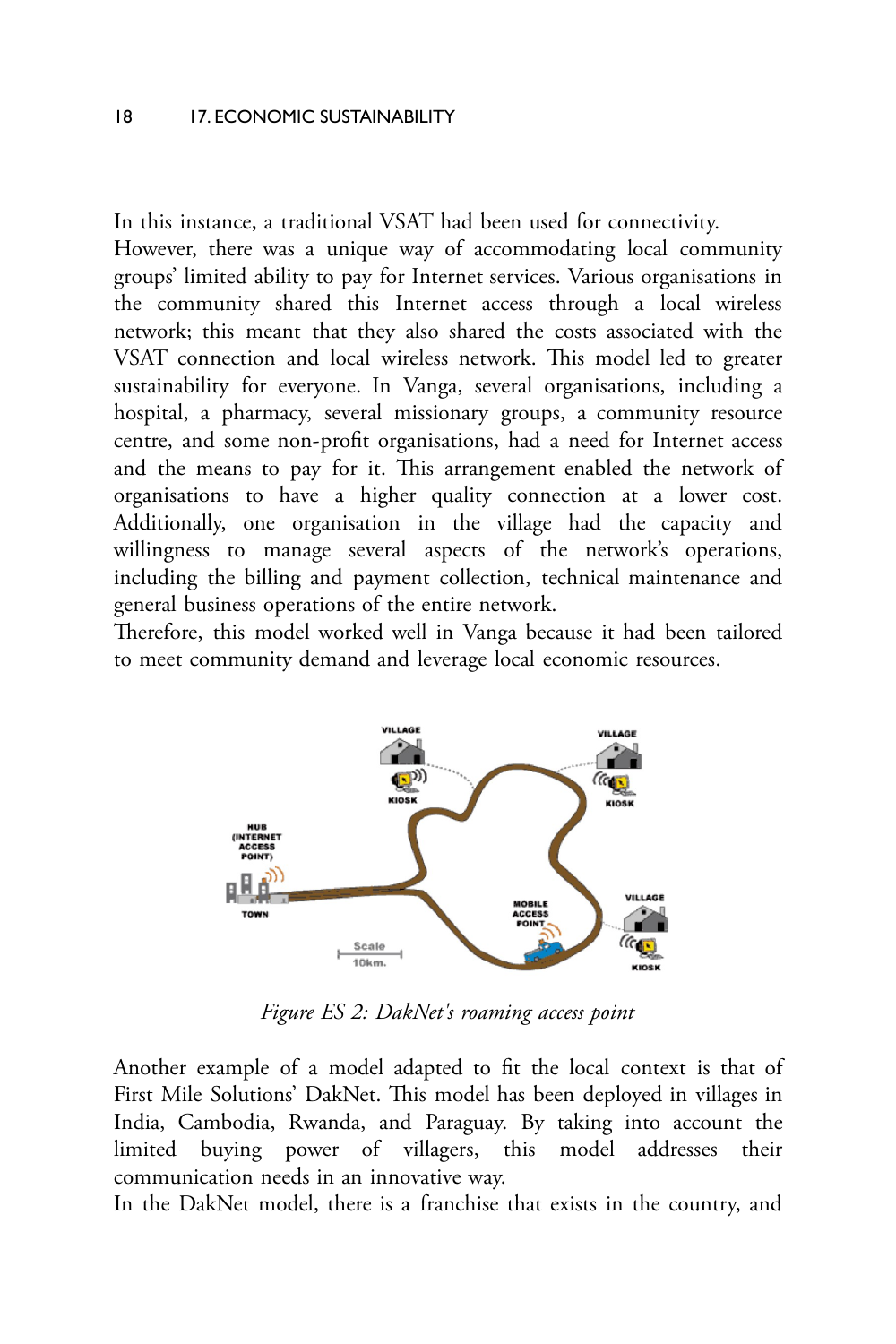local entrepreneurs are recruited and trained to operate kiosks equipped with Wi-Fi antennas.

Using pre-paid cards, villagers are able to asynchronously send and receive emails, texts, and voice mails, conduct web searches, and participate in ecommerce. Afterwards, these communications are stored in the local kiosk's server. When a bus or motorcycle with a mobile access point drives past a kiosk, the vehicle automatically receives the kiosk's stored data and delivers any incoming data. Once the vehicle reaches a hub with Internet connectivity, it processes all requests, relaying emails, messages, and shared files. DakNet integrates both mobile access and franchise models to bring value to people in remote villages. For such a model to be sustainable, several key conditions need to be present.

First, a franchise organisation must exist to provide financial and institutional support, including an initial investment, working capital for certain recurring costs, advice on start-up practices, management training, standardised processes, reporting mechanisms, and marketing tools.

Additionally, this model requires a highly motivated and dynamic individual in the village, with the appropriate skills to manage a business and willingness to accept certain requirements of the franchise organisation. Because these entrepreneurs are often asked to commit their own resources to the start-up costs, they need to have sufficient access to financial resources.

Finally, to ensure this model will sustain itself, there should be sufficient demand for information and communication and few competitors in the community.

## **12. Conclusion**

No single business model will enable wireless networks to be sustainable in all environments; different models must be used and adapted as the circumstances dictate. Every community has unique characteristics, and sufficient analysis must be conducted at the onset of a project to determine the most appropriate model. This analysis should consider several key factors in the local environment, including community demand, competition, costs, economic resources, etc. Although appropriate planning and execution will maximise the chances of making your network sustainable, there are no guarantees of success. However, by using the methods detailed in this chapter, you will help to ensure that your network brings value to the community in a way that corresponds